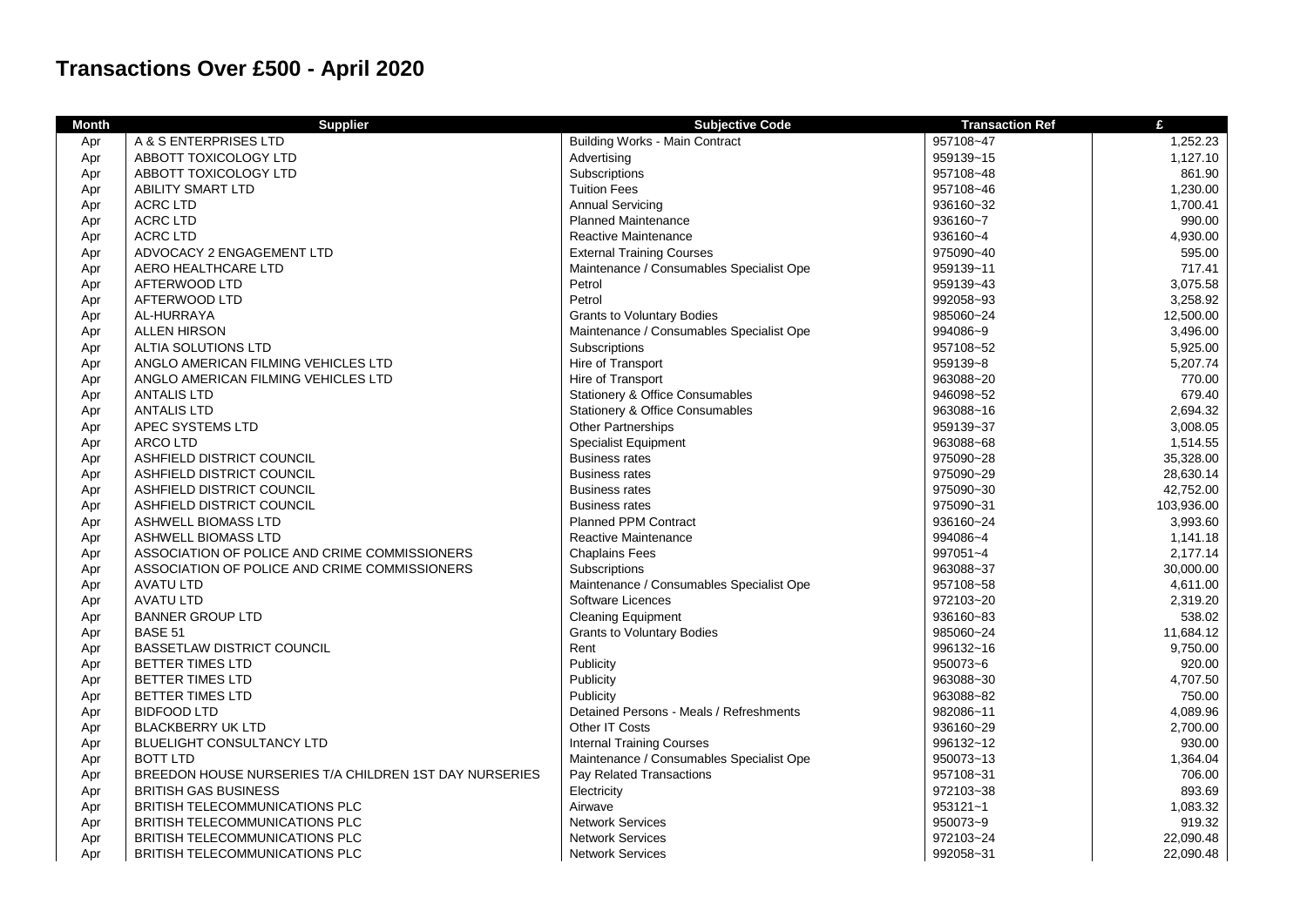| <b>Month</b> | <b>Supplier</b>                                | <b>Subjective Code</b>                   | <b>Transaction Ref</b> | £         |
|--------------|------------------------------------------------|------------------------------------------|------------------------|-----------|
| Apr          | BRITISH TELECOMMUNICATIONS PLC                 | <b>Network Services</b>                  | 996080~6               | 895.44    |
| Apr          | BRITNELL TREE SERVICES LTD                     | Fees - Statutory                         | 946098~3               | 6,000.00  |
| Apr          | <b>BROOK STREET (UK) LTD</b>                   | Agency / Temp Staff                      | 953121~10              | 792.54    |
| Apr          | <b>BROXTOWE BOROUGH COUNCIL</b>                | <b>Business rates</b>                    | 975090~32              | 2.743.55  |
| Apr          | <b>BROXTOWE BOROUGH COUNCIL</b>                | <b>Business rates</b>                    | 975090~33              | 4,441.10  |
| Apr          | <b>BROXTOWE BOROUGH COUNCIL</b>                | <b>Business rates</b>                    | 992058~69              | 2,732.58  |
| Apr          | <b>BROXTOWE BOROUGH COUNCIL</b>                | Rent                                     | 982086~38              | 5,847.75  |
| Apr          | <b>BTME GROUP LTD</b>                          | <b>Other Operational Expenses</b>        | 959139~23              | 648.00    |
| Apr          | <b>BUDDI LTD</b>                               | Maintenance / Consumables Specialist Ope | 936160~22              | 2,475.00  |
| Apr          | <b>BUYWORKS LTD</b>                            | <b>Consultants Fees</b>                  | 979119~3               | 8,085.00  |
| Apr          | CATCH 22 CHARITY LTD                           | Other PA/ OPCC Grants                    | 972103~50              | 92,328.69 |
| Apr          | CATCH 22 CHARITY LTD                           | Other PA/ OPCC Grants                    | 972103~62              | 49,715.45 |
| Apr          | <b>CDW LTD</b>                                 | Hardware - purchase                      | 941060~7               | 1,450.00  |
| Apr          | CENTRE FOR CIVIL SOCIETY LTD                   | Subscriptions                            | 950073~12              | 960.00    |
| Apr          | CENTURY FIRE AND SECURITY LTD                  | <b>Building Works - Main Contract</b>    | 959139~46              | 10,518.00 |
| Apr          | <b>CENTURY FIRE AND SECURITY LTD</b>           | <b>Planned Maintenance</b>               | 994086~20              | 1,317.60  |
| Apr          | <b>CERTAS ENERGY UK LTD</b>                    | <b>Diesel</b>                            | 936160~31              | 8,617.00  |
| Apr          | <b>CERTAS ENERGY UK LTD</b>                    | <b>Diesel</b>                            | 941060~3               | 10,331.78 |
| Apr          | <b>CERTAS ENERGY UK LTD</b>                    | Diesel                                   | 946098~14              | 13,305.00 |
| Apr          | <b>CERTAS ENERGY UK LTD</b>                    | <b>Diesel</b>                            | 972103~23              | 12,671.34 |
| Apr          | <b>CERTAS ENERGY UK LTD</b>                    | <b>Diesel</b>                            | 982086~24              | 12,340.50 |
| Apr          | CHILDCARE EAST MIDLANDS LLP                    | Pay Related Transactions                 | 982086~37              | 598.00    |
| Apr          | <b>CITY MEDICAL UK LTD</b>                     | <b>Doctors Statements</b>                | 959139~51              | 525.00    |
| Apr          | <b>COLLEGE GARTH LTD</b>                       | Police Dogs - Feed/kennelling/vets       | 936160~2               | 4,525.46  |
| Apr          | <b>COLLEGE GARTH LTD</b>                       | Police Dogs - Feed/kennelling/vets       | 992058~2               | 3,640.83  |
| Apr          | <b>COLLEGE OF POLICING</b>                     | <b>External Assessment Centres</b>       | 966127~10              | 10,605.96 |
| Apr          | COLLEGE OF POLICING                            | <b>External Training Courses</b>         | 959139~2               | 1,540.00  |
| Apr          | <b>COMMUNITIES INC</b>                         | <b>Grants to Voluntary Bodies</b>        | 985060~20              | 4,788.00  |
| Apr          | <b>COONEEN AT WORK LTD</b>                     | Clothing & Uniforms                      | 941060~18              | 3,041.66  |
| Apr          | <b>COONEEN AT WORK LTD</b>                     | Clothing & Uniforms                      | 972103~45              | 45,482.00 |
| Apr          | <b>COONEEN AT WORK LTD</b>                     | First Aid Equipment / Consumables        | 939097~6               | 13,175.00 |
| Apr          | <b>CORONA ENERGY</b>                           | Gas                                      | 972103~32              | 12,157.91 |
| Apr          | <b>CPOSA</b>                                   | Insurance NPCC / Supers Legal Protection | 959139~38              | 12,296.00 |
| Apr          | CRAIGARD (SHERWOOD PARK) LTD                   | <b>Business rates</b>                    | 985060~18              | 1,178.92  |
| Apr          | <b>CROCODILE HOUSE LTD</b>                     | <b>Other Employee Costs</b>              | 959139~48              | 500.00    |
| Apr          | CROWN LIFT TRUCKS LTD                          | Maintenance / Consumables Specialist Ope | 992058~71              | 503.90    |
| Apr          | CROWN PET FOODS LTD                            | Police Dogs - Feed/kennelling/vets       | 992058~2               | 3,258.68  |
| Apr          | <b>CUBIC TRANSPORTATION SYSTEMS (ITMS) LTD</b> | Maintenance / Consumables Specialist Ope | 975090~21              | 6,731.03  |
| Apr          | <b>CVL SYSTEMS LTD</b>                         | Reactive Maintenance                     | 992058~37              | 3,715.00  |
| Apr          | DANIEL H HAINES                                | <b>Professional Fees</b>                 | 996080~2               | 937.50    |
| Apr          | DATA PRO IT LTD                                | Hardware - purchase                      | 957108~6               | 3,953.00  |
| Apr          | DAVID BOWEN LTD T/A AUTOSMART                  | <b>Vehicle Cleaning</b>                  | 972103~15              | 621.15    |
| Apr          | DFP SERVICES LTD                               | <b>Annual Servicing</b>                  | 975090~14              | 2,322.95  |
| Apr          | DFP SERVICES LTD                               | <b>Planned Maintenance</b>               | 941060~30              | 541.35    |
| Apr          | DFP SERVICES LTD                               | <b>Planned PPM Contract</b>              | 992058~35              | 576.47    |
| Apr          | DR NIGEL MCHALE                                | <b>Doctors Statements</b>                | 972103~69              | 987.50    |
| Apr          | E P BUILDING SERVICES LTD                      | Fees - Other                             | 975090~15              | 3,821.00  |
| Apr          | EASTERN SHIRES PURCHASING ORGANISATION         | <b>Cleaning Equipment</b>                | 936160~83              | 511.20    |
| Apr          | EASTWOOD TOWN COUNCIL                          | Electricity                              | 992058~75              | 752.39    |
| Apr          | EDENHOUSE SOLUTIONS LTD                        | Software - upgrade / development         | 936160~64              | 8,925.00  |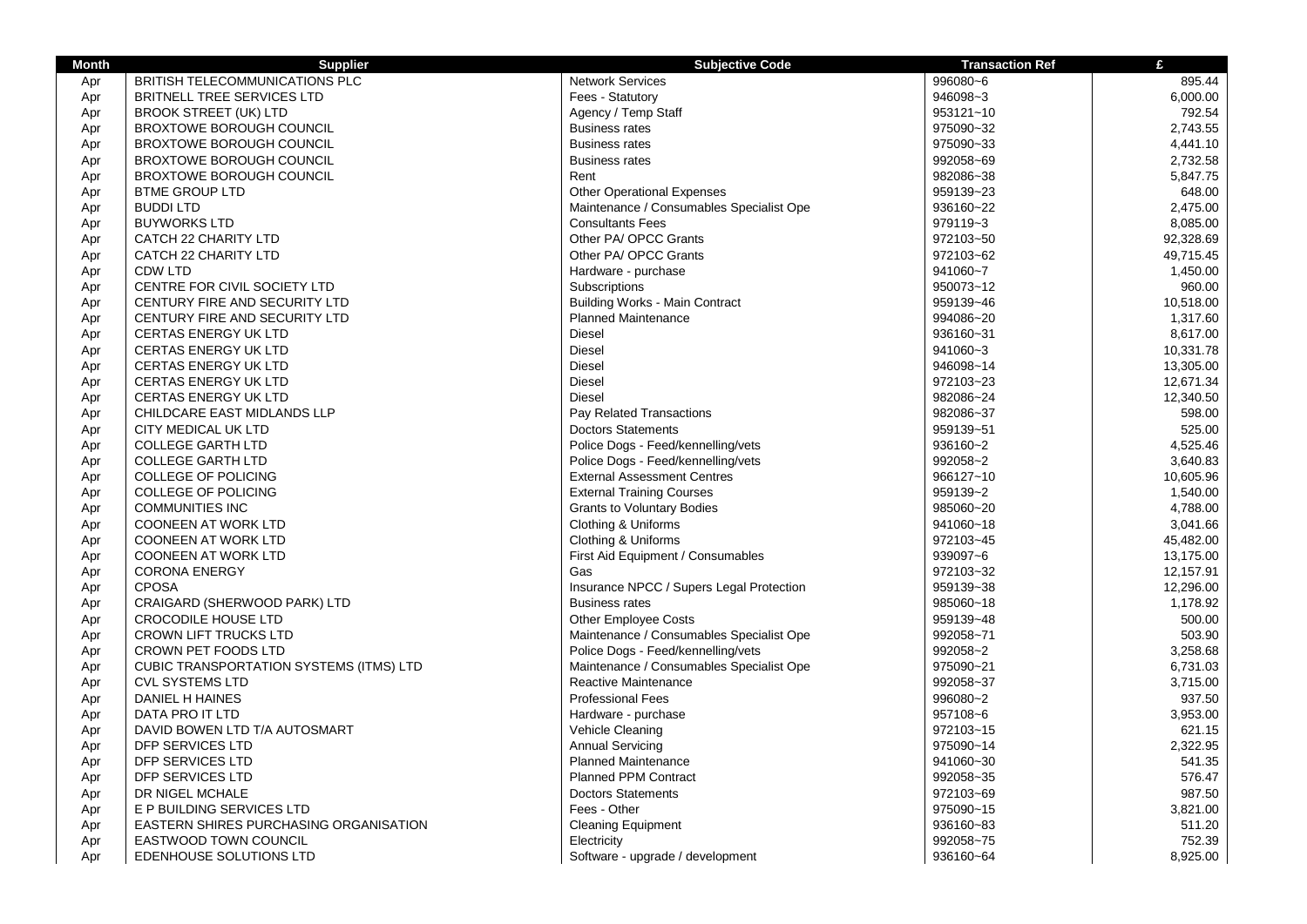| <b>Month</b> | <b>Supplier</b>                           | <b>Subjective Code</b>                   | <b>Transaction Ref</b> | £          |
|--------------|-------------------------------------------|------------------------------------------|------------------------|------------|
| Apr          | EDF ENERGY CUSTOMERS LTD                  | Electricity                              | 972103~35              | 2,709.53   |
| Apr          | EDF ENERGY CUSTOMERS LTD                  | Electricity                              | 972103~36              | 2,612.85   |
| Apr          | EDF ENERGY CUSTOMERS LTD                  | Electricity                              | 972103~37              | 4,748.07   |
| Apr          | EDF ENERGY CUSTOMERS LTD                  | Electricity                              | 972103~55              | 717.04     |
| Apr          | EDF ENERGY CUSTOMERS LTD                  | Electricity                              | 972103~56              | 16,101.75  |
| Apr          | EDF ENERGY CUSTOMERS LTD                  | Electricity                              | 972103~57              | 11,604.07  |
| Apr          | EDF ENERGY CUSTOMERS LTD                  | Electricity                              | 972103~58              | 33,242.89  |
| Apr          | EDF ENERGY CUSTOMERS LTD                  | Electricity                              | 972103~65              | 3,129.28   |
| Apr          | EE LTD                                    | Mobile Phone Call Charges & Contract Cos | 982086~8               | 23,409.05  |
| Apr          | <b>EMERGENCY CARE RESEARCH INSTITUTE</b>  | <b>Other Operational Expenses</b>        | 957108~49              | 2,750.00   |
| Apr          | ENTERPRISE RENT-A-CAR (UK) LTD            | Hire of Transport                        | 941060~5               | 964.74     |
| Apr          | ENTERPRISE RENT-A-CAR (UK) LTD            | Hire of Transport                        | 959139~8               | 602.63     |
| Apr          | ENTERPRISE RENT-A-CAR (UK) LTD            | Hire of Transport                        | 972103~10              | 700.00     |
| Apr          | ENTERPRISE RENT-A-CAR (UK) LTD            | Hire of Transport                        | 996080~3               | 1,050.00   |
| Apr          | <b>ENVICO LTD</b>                         | <b>External Training Courses</b>         | 982086~55              | 2,500.00   |
| Apr          | <b>ENVIRONTEC LTD</b>                     | Fees - Other                             | 957108~56              | 1,500.00   |
| Apr          | EON UK ENERGY SERVICES LTD                | Electricity                              | 972103~17              | 3,110.43   |
| Apr          | <b>ERNST AND YOUNG LLP</b>                | Conference & Seminar Fees                | 936160~33              | 590.00     |
| Apr          | EU SUPPLY PLC                             | Subscriptions                            | 936160~55              | 1,000.00   |
| Apr          | <b>FEARLESS YOUTH ASSOCIATION</b>         | <b>Grants to Voluntary Bodies</b>        | 985060~20              | 5,000.00   |
| Apr          | <b>FLOGAS BRITAIN LTD</b>                 | <b>Heating Fuel Oil</b>                  | 957108~16              | 5,164.63   |
| Apr          | <b>FLOGAS BRITAIN LTD</b>                 | <b>Heating Fuel Oil</b>                  | 982086~17              | 557.32     |
| Apr          | <b>FLOGAS BRITAIN LTD</b>                 | Heating Fuel Oil                         | 992058~27              | 1,125.97   |
| Apr          | <b>FONEFUNSHOP LTD</b>                    | <b>Minor Systems</b>                     | 950073~10              | 1,990.60   |
| Apr          | FWP PLUMBERS NOTTINGHAM LTD               | Reactive Maintenance                     | 957108~3               | 1,656.71   |
| Apr          | <b>GALLAGHER BASSETT</b>                  | Vehicle Insurance                        | 946098~36              | 11,848.20  |
| Apr          | <b>GARRAN LOCKERS LTD</b>                 | <b>Building Works - Main Contract</b>    | 936160~77              | 825.00     |
| Apr          | <b>GEDLING BOROUGH COUNCIL</b>            | <b>Business rates</b>                    | 979119~29              | 117,760.00 |
| Apr          | <b>GEO HANSON &amp; SONS HUCKNALL LTD</b> | <b>Building Works - Other</b>            | 963088~66              | 1,706.00   |
| Apr          | <b>GEO HANSON &amp; SONS HUCKNALL LTD</b> | Fees - Statutory                         | 963088~11              | 16,186.04  |
| Apr          | GEO HANSON & SONS HUCKNALL LTD            | <b>Planned Maintenance</b>               | 963088~15              | 640.74     |
| Apr          | GEO HANSON & SONS HUCKNALL LTD            | <b>Planned Maintenance</b>               | 963088~29              | 672.40     |
| Apr          | GEO HANSON & SONS HUCKNALL LTD            | Reactive Maintenance                     | 963088~24              | 566.21     |
| Apr          | <b>GEO HANSON &amp; SONS HUCKNALL LTD</b> | Reactive Maintenance                     | 963088~5               | 627.00     |
| Apr          | <b>GEO HANSON &amp; SONS HUCKNALL LTD</b> | Reactive Maintenance                     | 963088~9               | 551.16     |
| Apr          | <b>GIVE AS YOU EARN</b>                   | Pay Related Transactions                 | 992058~49              | 1,002.00   |
| Apr          | <b>GIVE AS YOU EARN</b>                   | Pay Related Transactions                 | 992058~50              | 9,765.60   |
| Apr          | <b>GIVE AS YOU EARN</b>                   | Pay Related Transactions                 | 992058~51              | 881.28     |
| Apr          | GMB (MIDLANDS & EAST COAST)               | Pay Related Transactions                 | 992058~61              | 2,658.22   |
| Apr          | GO 2 TELECOM LTD                          | <b>Other Operational Expenses</b>        | 972103~21              | 2,468.70   |
| Apr          | GREATER MANCHESTER COMBINED AUTHORITY     | <b>External Training Courses</b>         | 975090~43              | 1,200.00   |
| Apr          | HANDS FREE COMPUTING LTD                  | Hardware - purchase                      | 959139~49              | 1,326.00   |
| Apr          | HANDS FREE COMPUTING LTD                  | <b>Tuition Fees</b>                      | 936160~62              | 1,480.00   |
| Apr          | HANSON ANIMAL DOCTOR LTD                  | Police Dogs - Feed/kennelling/vets       | 996132~3               | 1,794.34   |
| Apr          | HAYS SPECIALIST RECRUITMENT LTD           | <b>Consultants Fees</b>                  | 975090~5               | 6,000.00   |
| Apr          | HAYS SPECIALIST RECRUITMENT LTD           | <b>Consultants Fees</b>                  | 985060~2               | 1,500.00   |
| Apr          | HCL TECHNOLOGIES UK LTD                   | Software - upgrade / development         | 992058~89              | 5,167.55   |
| Apr          | HILTON BODILL (CONSTRUCTION) LTD          | Building Works - Main Contract           | 959139~3               | 53,142.56  |
| Apr          | HILTON BODILL (CONSTRUCTION) LTD          | <b>Fees Planned</b>                      | 959139~50              | 3,128.75   |
| Apr          | HM REVENUE & CUSTOMS                      | Apprentice Levy                          | 967105~19              | 49,730.00  |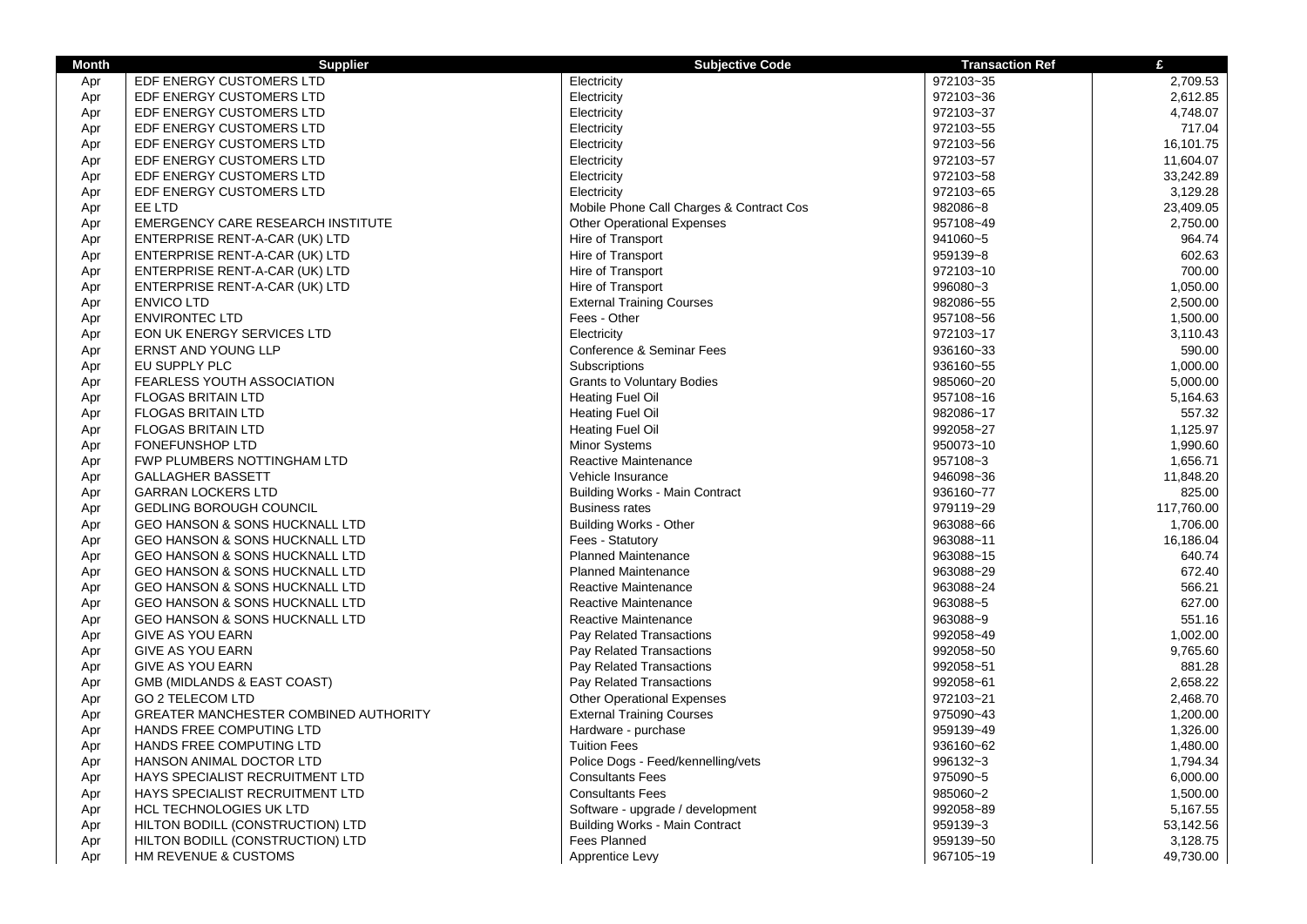| Pay Related Transactions<br>HM REVENUE & CUSTOMS<br>967105~20<br>1,052,056.56<br>Apr<br>HM REVENUE & CUSTOMS<br>Pay Related Transactions<br>967105~21<br>891,426.40<br>Apr<br>HM REVENUE & CUSTOMS<br>Pay Related Transactions<br>967105~22<br>25,834.48<br>Apr<br>Pay Related Transactions<br>967105~23<br>HM REVENUE & CUSTOMS<br>1,158,064.19<br>Apr<br><b>HMCTS</b><br>General Creditors - Revenue<br>957108~1<br>1,961.10<br>Apr<br><b>HMCTS</b><br>General Creditors - Revenue<br>972103~1<br>Apr<br>1,615.00<br>994086~2<br><b>HMCTS</b><br>General Creditors - Revenue<br>15,348.49<br>Apr<br><b>HMCTS</b><br>982086~32<br><b>Other Partnerships</b><br>92,040.90<br>Apr<br>963088~38<br><b>HOGG ROBINSON (TRAVEL) LTD</b><br>Hotel Accommodation<br>12,537.25<br>Apr<br>946098~24<br><b>HOME OFFICE</b><br><b>Electronic Forensics</b><br>54,626.77<br>Apr<br><b>HOME OFFICE</b><br>General Creditors - Revenue<br>957108~39<br>Apr<br>115,150.00<br><b>HOME OFFICE</b><br><b>General Creditors - Revenue</b><br>972103~47<br>7,868.22<br>Apr<br>HUNTER APPAREL SOLUTIONS LTD<br>Clothing & Uniforms<br>967105~24<br>759.50<br>Apr<br><b>ICE WATCH LTD</b><br>Grounds Maintenance<br>992058~23<br>9,552.00<br>Apr<br>Subscriptions<br>982086~20<br>1,000.00<br>Apr<br><b>ICVA</b><br>Other PA/ OPCC Grants<br>992058~36<br>5,524.82<br><b>IMARA</b><br>Apr<br>INCOM TELECOMMUNICATIONS<br><b>Minor Systems</b><br>982086~66<br>9,700.00<br>Apr<br>INDUSTRIAL MAINTENANCE GROUP (IMG) LTD<br>Vehicles - Spares<br>985060~23<br>1,169.32<br>Apr<br><b>IVO GROUP LTD</b><br><b>Cleaning Equipment</b><br>967105~40<br>4,071.00<br>Apr<br>JACKSONS RECOVERY LTD<br><b>Vehicle Recovery Costs</b><br>963088~51<br>4,735.00<br>Apr<br><b>Legal Costs</b><br>963088~73<br>Apr<br><b>JAYNE SALT</b><br>2,091.32<br>Vehicles - Spares<br>963088~22<br>Apr<br>JUDD RACING (NOTTINGHAM) LTD<br>1,241.83<br><b>Other Operational Expenses</b><br>975090~23<br>Apr<br><b>JULIUS K9 UK LTD</b><br>1,577.89<br>Other PA/ OPCC Grants<br>996132~33<br>Apr<br><b>JUNO WOMEN'S AID</b><br>2,083.33<br><b>KARIMIA ASSOCIATION LTD</b><br><b>Grants to Voluntary Bodies</b><br>985060~20<br>4,909.00<br>Apr<br>KENSON NETWORK ENGINEERING LTD<br><b>Network Services</b><br>957108~17<br>4,654.06<br>Apr<br>966127~11<br>3,332.08<br>KEY WEST PEST CONTROL (MIDLANDS) LTD<br>Subscriptions<br>Apr<br>Publicity<br>963088~2<br>3,000.00<br>Apr<br><b>LEFTLION LTD</b><br><b>LINDUM GROUP</b><br><b>Building Works - Main Contract</b><br>975090~2<br>73,598.76<br>Apr<br>967105~11<br><b>MACOI LTD</b><br>Furniture<br>5,637.63<br>Apr<br><b>Other Operational Expenses</b><br>963088~61<br>738.66<br>Apr<br><b>MALHOTRA LEISURE LTD</b><br>979119~15<br>104,960.00<br>Apr<br>MANSFIELD DISTRICT COUNCIL<br><b>Business rates</b><br>979119~30<br>MANSFIELD DISTRICT COUNCIL<br><b>Business rates</b><br>104,960.00<br>Apr<br>MAYOR'S OFFICE FOR POLICING & CRIME<br><b>Informant Fees</b><br>992058~106<br>4,147.40<br>Apr<br>996132~31<br>MAYOR'S OFFICE FOR POLICING & CRIME<br><b>Other Partnerships</b><br>66,338.00<br>Apr<br><b>MAZARS LLP</b><br>Internal Audit Fee<br>930113~2<br>16,807.00<br>Apr<br>MEDIGOLD HEALTH CONSULTANCY LTD<br><b>Doctors Statements</b><br>953121~3<br>880.00<br>Apr<br><b>Consultants Fees</b><br>972103~7<br>Apr<br>MICHAEL PAGE INTERNATIONAL RECRUITMENT<br>1,500.00<br>975090~5<br>3,000.00<br>Apr<br>MICHAEL PAGE INTERNATIONAL RECRUITMENT<br><b>Consultants Fees</b><br>992058~6<br>MICHAEL PAGE INTERNATIONAL RECRUITMENT<br><b>Consultants Fees</b><br>4,225.00<br>Apr<br><b>Other Third Party Payments</b><br>992058~102<br>14,355.00<br>Apr<br>MICHAEL PAGE INTERNATIONAL RECRUITMENT<br><b>MISTERTON PARISH COUNCIL</b><br>Hire of Rooms/Premises<br>996132~37<br>1,336.00<br>Apr<br>MITIE GROUP PLC<br>Police Surgeons / Clinicians<br>996080~8<br>Apr<br>85,131.75<br>Fees Planned<br><b>MIVEN LTD</b><br>941060~13<br>91,296.37<br>Apr<br><b>Grants to Voluntary Bodies</b><br>996080~21<br><b>MOJATU FOUNDATION</b><br>9,379.00<br>Apr<br><b>Planned PPM Contract</b><br><b>MORRIS VERMAPORT LTD</b><br>967105~7<br>862.00<br>Apr<br>MOTOR ACCIDENT PROTECTION SERVICES LTD<br>Vehicle Insurance<br>992058~81<br>14,784.00<br>Apr<br>NATIONAL HOLOCAUST CENTRE AND MUSEUM<br>985060~20<br><b>Grants to Voluntary Bodies</b><br>5,825.00<br>Apr<br>NATIONAL MONITORING<br>Covert Alarms, CCTV & Security Systems<br>953121~7<br>2,990.32<br>Apr | <b>Month</b> | <b>Supplier</b>         | <b>Subjective Code</b>   | <b>Transaction Ref</b> | £          |
|-----------------------------------------------------------------------------------------------------------------------------------------------------------------------------------------------------------------------------------------------------------------------------------------------------------------------------------------------------------------------------------------------------------------------------------------------------------------------------------------------------------------------------------------------------------------------------------------------------------------------------------------------------------------------------------------------------------------------------------------------------------------------------------------------------------------------------------------------------------------------------------------------------------------------------------------------------------------------------------------------------------------------------------------------------------------------------------------------------------------------------------------------------------------------------------------------------------------------------------------------------------------------------------------------------------------------------------------------------------------------------------------------------------------------------------------------------------------------------------------------------------------------------------------------------------------------------------------------------------------------------------------------------------------------------------------------------------------------------------------------------------------------------------------------------------------------------------------------------------------------------------------------------------------------------------------------------------------------------------------------------------------------------------------------------------------------------------------------------------------------------------------------------------------------------------------------------------------------------------------------------------------------------------------------------------------------------------------------------------------------------------------------------------------------------------------------------------------------------------------------------------------------------------------------------------------------------------------------------------------------------------------------------------------------------------------------------------------------------------------------------------------------------------------------------------------------------------------------------------------------------------------------------------------------------------------------------------------------------------------------------------------------------------------------------------------------------------------------------------------------------------------------------------------------------------------------------------------------------------------------------------------------------------------------------------------------------------------------------------------------------------------------------------------------------------------------------------------------------------------------------------------------------------------------------------------------------------------------------------------------------------------------------------------------------------------------------------------------------------------------------------------------------------------------------------------------------------------------------------------------------------------------------------------------------------------------------------------------------------------------------------------------------------------------------------------------------------------------------------------------------------------------------------------------------------------------------------------------------------------------------------------------------------------------------------------------------------------------------------------------------------------------------------------------------------------------------------------------------------------|--------------|-------------------------|--------------------------|------------------------|------------|
|                                                                                                                                                                                                                                                                                                                                                                                                                                                                                                                                                                                                                                                                                                                                                                                                                                                                                                                                                                                                                                                                                                                                                                                                                                                                                                                                                                                                                                                                                                                                                                                                                                                                                                                                                                                                                                                                                                                                                                                                                                                                                                                                                                                                                                                                                                                                                                                                                                                                                                                                                                                                                                                                                                                                                                                                                                                                                                                                                                                                                                                                                                                                                                                                                                                                                                                                                                                                                                                                                                                                                                                                                                                                                                                                                                                                                                                                                                                                                                                                                                                                                                                                                                                                                                                                                                                                                                                                                                                                                         |              |                         |                          |                        |            |
|                                                                                                                                                                                                                                                                                                                                                                                                                                                                                                                                                                                                                                                                                                                                                                                                                                                                                                                                                                                                                                                                                                                                                                                                                                                                                                                                                                                                                                                                                                                                                                                                                                                                                                                                                                                                                                                                                                                                                                                                                                                                                                                                                                                                                                                                                                                                                                                                                                                                                                                                                                                                                                                                                                                                                                                                                                                                                                                                                                                                                                                                                                                                                                                                                                                                                                                                                                                                                                                                                                                                                                                                                                                                                                                                                                                                                                                                                                                                                                                                                                                                                                                                                                                                                                                                                                                                                                                                                                                                                         |              |                         |                          |                        |            |
|                                                                                                                                                                                                                                                                                                                                                                                                                                                                                                                                                                                                                                                                                                                                                                                                                                                                                                                                                                                                                                                                                                                                                                                                                                                                                                                                                                                                                                                                                                                                                                                                                                                                                                                                                                                                                                                                                                                                                                                                                                                                                                                                                                                                                                                                                                                                                                                                                                                                                                                                                                                                                                                                                                                                                                                                                                                                                                                                                                                                                                                                                                                                                                                                                                                                                                                                                                                                                                                                                                                                                                                                                                                                                                                                                                                                                                                                                                                                                                                                                                                                                                                                                                                                                                                                                                                                                                                                                                                                                         |              |                         |                          |                        |            |
|                                                                                                                                                                                                                                                                                                                                                                                                                                                                                                                                                                                                                                                                                                                                                                                                                                                                                                                                                                                                                                                                                                                                                                                                                                                                                                                                                                                                                                                                                                                                                                                                                                                                                                                                                                                                                                                                                                                                                                                                                                                                                                                                                                                                                                                                                                                                                                                                                                                                                                                                                                                                                                                                                                                                                                                                                                                                                                                                                                                                                                                                                                                                                                                                                                                                                                                                                                                                                                                                                                                                                                                                                                                                                                                                                                                                                                                                                                                                                                                                                                                                                                                                                                                                                                                                                                                                                                                                                                                                                         |              |                         |                          |                        |            |
|                                                                                                                                                                                                                                                                                                                                                                                                                                                                                                                                                                                                                                                                                                                                                                                                                                                                                                                                                                                                                                                                                                                                                                                                                                                                                                                                                                                                                                                                                                                                                                                                                                                                                                                                                                                                                                                                                                                                                                                                                                                                                                                                                                                                                                                                                                                                                                                                                                                                                                                                                                                                                                                                                                                                                                                                                                                                                                                                                                                                                                                                                                                                                                                                                                                                                                                                                                                                                                                                                                                                                                                                                                                                                                                                                                                                                                                                                                                                                                                                                                                                                                                                                                                                                                                                                                                                                                                                                                                                                         |              |                         |                          |                        |            |
|                                                                                                                                                                                                                                                                                                                                                                                                                                                                                                                                                                                                                                                                                                                                                                                                                                                                                                                                                                                                                                                                                                                                                                                                                                                                                                                                                                                                                                                                                                                                                                                                                                                                                                                                                                                                                                                                                                                                                                                                                                                                                                                                                                                                                                                                                                                                                                                                                                                                                                                                                                                                                                                                                                                                                                                                                                                                                                                                                                                                                                                                                                                                                                                                                                                                                                                                                                                                                                                                                                                                                                                                                                                                                                                                                                                                                                                                                                                                                                                                                                                                                                                                                                                                                                                                                                                                                                                                                                                                                         |              |                         |                          |                        |            |
|                                                                                                                                                                                                                                                                                                                                                                                                                                                                                                                                                                                                                                                                                                                                                                                                                                                                                                                                                                                                                                                                                                                                                                                                                                                                                                                                                                                                                                                                                                                                                                                                                                                                                                                                                                                                                                                                                                                                                                                                                                                                                                                                                                                                                                                                                                                                                                                                                                                                                                                                                                                                                                                                                                                                                                                                                                                                                                                                                                                                                                                                                                                                                                                                                                                                                                                                                                                                                                                                                                                                                                                                                                                                                                                                                                                                                                                                                                                                                                                                                                                                                                                                                                                                                                                                                                                                                                                                                                                                                         |              |                         |                          |                        |            |
|                                                                                                                                                                                                                                                                                                                                                                                                                                                                                                                                                                                                                                                                                                                                                                                                                                                                                                                                                                                                                                                                                                                                                                                                                                                                                                                                                                                                                                                                                                                                                                                                                                                                                                                                                                                                                                                                                                                                                                                                                                                                                                                                                                                                                                                                                                                                                                                                                                                                                                                                                                                                                                                                                                                                                                                                                                                                                                                                                                                                                                                                                                                                                                                                                                                                                                                                                                                                                                                                                                                                                                                                                                                                                                                                                                                                                                                                                                                                                                                                                                                                                                                                                                                                                                                                                                                                                                                                                                                                                         |              |                         |                          |                        |            |
|                                                                                                                                                                                                                                                                                                                                                                                                                                                                                                                                                                                                                                                                                                                                                                                                                                                                                                                                                                                                                                                                                                                                                                                                                                                                                                                                                                                                                                                                                                                                                                                                                                                                                                                                                                                                                                                                                                                                                                                                                                                                                                                                                                                                                                                                                                                                                                                                                                                                                                                                                                                                                                                                                                                                                                                                                                                                                                                                                                                                                                                                                                                                                                                                                                                                                                                                                                                                                                                                                                                                                                                                                                                                                                                                                                                                                                                                                                                                                                                                                                                                                                                                                                                                                                                                                                                                                                                                                                                                                         |              |                         |                          |                        |            |
|                                                                                                                                                                                                                                                                                                                                                                                                                                                                                                                                                                                                                                                                                                                                                                                                                                                                                                                                                                                                                                                                                                                                                                                                                                                                                                                                                                                                                                                                                                                                                                                                                                                                                                                                                                                                                                                                                                                                                                                                                                                                                                                                                                                                                                                                                                                                                                                                                                                                                                                                                                                                                                                                                                                                                                                                                                                                                                                                                                                                                                                                                                                                                                                                                                                                                                                                                                                                                                                                                                                                                                                                                                                                                                                                                                                                                                                                                                                                                                                                                                                                                                                                                                                                                                                                                                                                                                                                                                                                                         |              |                         |                          |                        |            |
|                                                                                                                                                                                                                                                                                                                                                                                                                                                                                                                                                                                                                                                                                                                                                                                                                                                                                                                                                                                                                                                                                                                                                                                                                                                                                                                                                                                                                                                                                                                                                                                                                                                                                                                                                                                                                                                                                                                                                                                                                                                                                                                                                                                                                                                                                                                                                                                                                                                                                                                                                                                                                                                                                                                                                                                                                                                                                                                                                                                                                                                                                                                                                                                                                                                                                                                                                                                                                                                                                                                                                                                                                                                                                                                                                                                                                                                                                                                                                                                                                                                                                                                                                                                                                                                                                                                                                                                                                                                                                         |              |                         |                          |                        |            |
|                                                                                                                                                                                                                                                                                                                                                                                                                                                                                                                                                                                                                                                                                                                                                                                                                                                                                                                                                                                                                                                                                                                                                                                                                                                                                                                                                                                                                                                                                                                                                                                                                                                                                                                                                                                                                                                                                                                                                                                                                                                                                                                                                                                                                                                                                                                                                                                                                                                                                                                                                                                                                                                                                                                                                                                                                                                                                                                                                                                                                                                                                                                                                                                                                                                                                                                                                                                                                                                                                                                                                                                                                                                                                                                                                                                                                                                                                                                                                                                                                                                                                                                                                                                                                                                                                                                                                                                                                                                                                         |              |                         |                          |                        |            |
|                                                                                                                                                                                                                                                                                                                                                                                                                                                                                                                                                                                                                                                                                                                                                                                                                                                                                                                                                                                                                                                                                                                                                                                                                                                                                                                                                                                                                                                                                                                                                                                                                                                                                                                                                                                                                                                                                                                                                                                                                                                                                                                                                                                                                                                                                                                                                                                                                                                                                                                                                                                                                                                                                                                                                                                                                                                                                                                                                                                                                                                                                                                                                                                                                                                                                                                                                                                                                                                                                                                                                                                                                                                                                                                                                                                                                                                                                                                                                                                                                                                                                                                                                                                                                                                                                                                                                                                                                                                                                         |              |                         |                          |                        |            |
|                                                                                                                                                                                                                                                                                                                                                                                                                                                                                                                                                                                                                                                                                                                                                                                                                                                                                                                                                                                                                                                                                                                                                                                                                                                                                                                                                                                                                                                                                                                                                                                                                                                                                                                                                                                                                                                                                                                                                                                                                                                                                                                                                                                                                                                                                                                                                                                                                                                                                                                                                                                                                                                                                                                                                                                                                                                                                                                                                                                                                                                                                                                                                                                                                                                                                                                                                                                                                                                                                                                                                                                                                                                                                                                                                                                                                                                                                                                                                                                                                                                                                                                                                                                                                                                                                                                                                                                                                                                                                         |              |                         |                          |                        |            |
|                                                                                                                                                                                                                                                                                                                                                                                                                                                                                                                                                                                                                                                                                                                                                                                                                                                                                                                                                                                                                                                                                                                                                                                                                                                                                                                                                                                                                                                                                                                                                                                                                                                                                                                                                                                                                                                                                                                                                                                                                                                                                                                                                                                                                                                                                                                                                                                                                                                                                                                                                                                                                                                                                                                                                                                                                                                                                                                                                                                                                                                                                                                                                                                                                                                                                                                                                                                                                                                                                                                                                                                                                                                                                                                                                                                                                                                                                                                                                                                                                                                                                                                                                                                                                                                                                                                                                                                                                                                                                         |              |                         |                          |                        |            |
|                                                                                                                                                                                                                                                                                                                                                                                                                                                                                                                                                                                                                                                                                                                                                                                                                                                                                                                                                                                                                                                                                                                                                                                                                                                                                                                                                                                                                                                                                                                                                                                                                                                                                                                                                                                                                                                                                                                                                                                                                                                                                                                                                                                                                                                                                                                                                                                                                                                                                                                                                                                                                                                                                                                                                                                                                                                                                                                                                                                                                                                                                                                                                                                                                                                                                                                                                                                                                                                                                                                                                                                                                                                                                                                                                                                                                                                                                                                                                                                                                                                                                                                                                                                                                                                                                                                                                                                                                                                                                         |              |                         |                          |                        |            |
|                                                                                                                                                                                                                                                                                                                                                                                                                                                                                                                                                                                                                                                                                                                                                                                                                                                                                                                                                                                                                                                                                                                                                                                                                                                                                                                                                                                                                                                                                                                                                                                                                                                                                                                                                                                                                                                                                                                                                                                                                                                                                                                                                                                                                                                                                                                                                                                                                                                                                                                                                                                                                                                                                                                                                                                                                                                                                                                                                                                                                                                                                                                                                                                                                                                                                                                                                                                                                                                                                                                                                                                                                                                                                                                                                                                                                                                                                                                                                                                                                                                                                                                                                                                                                                                                                                                                                                                                                                                                                         |              |                         |                          |                        |            |
|                                                                                                                                                                                                                                                                                                                                                                                                                                                                                                                                                                                                                                                                                                                                                                                                                                                                                                                                                                                                                                                                                                                                                                                                                                                                                                                                                                                                                                                                                                                                                                                                                                                                                                                                                                                                                                                                                                                                                                                                                                                                                                                                                                                                                                                                                                                                                                                                                                                                                                                                                                                                                                                                                                                                                                                                                                                                                                                                                                                                                                                                                                                                                                                                                                                                                                                                                                                                                                                                                                                                                                                                                                                                                                                                                                                                                                                                                                                                                                                                                                                                                                                                                                                                                                                                                                                                                                                                                                                                                         |              |                         |                          |                        |            |
|                                                                                                                                                                                                                                                                                                                                                                                                                                                                                                                                                                                                                                                                                                                                                                                                                                                                                                                                                                                                                                                                                                                                                                                                                                                                                                                                                                                                                                                                                                                                                                                                                                                                                                                                                                                                                                                                                                                                                                                                                                                                                                                                                                                                                                                                                                                                                                                                                                                                                                                                                                                                                                                                                                                                                                                                                                                                                                                                                                                                                                                                                                                                                                                                                                                                                                                                                                                                                                                                                                                                                                                                                                                                                                                                                                                                                                                                                                                                                                                                                                                                                                                                                                                                                                                                                                                                                                                                                                                                                         |              |                         |                          |                        |            |
|                                                                                                                                                                                                                                                                                                                                                                                                                                                                                                                                                                                                                                                                                                                                                                                                                                                                                                                                                                                                                                                                                                                                                                                                                                                                                                                                                                                                                                                                                                                                                                                                                                                                                                                                                                                                                                                                                                                                                                                                                                                                                                                                                                                                                                                                                                                                                                                                                                                                                                                                                                                                                                                                                                                                                                                                                                                                                                                                                                                                                                                                                                                                                                                                                                                                                                                                                                                                                                                                                                                                                                                                                                                                                                                                                                                                                                                                                                                                                                                                                                                                                                                                                                                                                                                                                                                                                                                                                                                                                         |              |                         |                          |                        |            |
|                                                                                                                                                                                                                                                                                                                                                                                                                                                                                                                                                                                                                                                                                                                                                                                                                                                                                                                                                                                                                                                                                                                                                                                                                                                                                                                                                                                                                                                                                                                                                                                                                                                                                                                                                                                                                                                                                                                                                                                                                                                                                                                                                                                                                                                                                                                                                                                                                                                                                                                                                                                                                                                                                                                                                                                                                                                                                                                                                                                                                                                                                                                                                                                                                                                                                                                                                                                                                                                                                                                                                                                                                                                                                                                                                                                                                                                                                                                                                                                                                                                                                                                                                                                                                                                                                                                                                                                                                                                                                         |              |                         |                          |                        |            |
|                                                                                                                                                                                                                                                                                                                                                                                                                                                                                                                                                                                                                                                                                                                                                                                                                                                                                                                                                                                                                                                                                                                                                                                                                                                                                                                                                                                                                                                                                                                                                                                                                                                                                                                                                                                                                                                                                                                                                                                                                                                                                                                                                                                                                                                                                                                                                                                                                                                                                                                                                                                                                                                                                                                                                                                                                                                                                                                                                                                                                                                                                                                                                                                                                                                                                                                                                                                                                                                                                                                                                                                                                                                                                                                                                                                                                                                                                                                                                                                                                                                                                                                                                                                                                                                                                                                                                                                                                                                                                         |              |                         |                          |                        |            |
|                                                                                                                                                                                                                                                                                                                                                                                                                                                                                                                                                                                                                                                                                                                                                                                                                                                                                                                                                                                                                                                                                                                                                                                                                                                                                                                                                                                                                                                                                                                                                                                                                                                                                                                                                                                                                                                                                                                                                                                                                                                                                                                                                                                                                                                                                                                                                                                                                                                                                                                                                                                                                                                                                                                                                                                                                                                                                                                                                                                                                                                                                                                                                                                                                                                                                                                                                                                                                                                                                                                                                                                                                                                                                                                                                                                                                                                                                                                                                                                                                                                                                                                                                                                                                                                                                                                                                                                                                                                                                         |              |                         |                          |                        |            |
|                                                                                                                                                                                                                                                                                                                                                                                                                                                                                                                                                                                                                                                                                                                                                                                                                                                                                                                                                                                                                                                                                                                                                                                                                                                                                                                                                                                                                                                                                                                                                                                                                                                                                                                                                                                                                                                                                                                                                                                                                                                                                                                                                                                                                                                                                                                                                                                                                                                                                                                                                                                                                                                                                                                                                                                                                                                                                                                                                                                                                                                                                                                                                                                                                                                                                                                                                                                                                                                                                                                                                                                                                                                                                                                                                                                                                                                                                                                                                                                                                                                                                                                                                                                                                                                                                                                                                                                                                                                                                         |              |                         |                          |                        |            |
|                                                                                                                                                                                                                                                                                                                                                                                                                                                                                                                                                                                                                                                                                                                                                                                                                                                                                                                                                                                                                                                                                                                                                                                                                                                                                                                                                                                                                                                                                                                                                                                                                                                                                                                                                                                                                                                                                                                                                                                                                                                                                                                                                                                                                                                                                                                                                                                                                                                                                                                                                                                                                                                                                                                                                                                                                                                                                                                                                                                                                                                                                                                                                                                                                                                                                                                                                                                                                                                                                                                                                                                                                                                                                                                                                                                                                                                                                                                                                                                                                                                                                                                                                                                                                                                                                                                                                                                                                                                                                         |              |                         |                          |                        |            |
|                                                                                                                                                                                                                                                                                                                                                                                                                                                                                                                                                                                                                                                                                                                                                                                                                                                                                                                                                                                                                                                                                                                                                                                                                                                                                                                                                                                                                                                                                                                                                                                                                                                                                                                                                                                                                                                                                                                                                                                                                                                                                                                                                                                                                                                                                                                                                                                                                                                                                                                                                                                                                                                                                                                                                                                                                                                                                                                                                                                                                                                                                                                                                                                                                                                                                                                                                                                                                                                                                                                                                                                                                                                                                                                                                                                                                                                                                                                                                                                                                                                                                                                                                                                                                                                                                                                                                                                                                                                                                         |              |                         |                          |                        |            |
|                                                                                                                                                                                                                                                                                                                                                                                                                                                                                                                                                                                                                                                                                                                                                                                                                                                                                                                                                                                                                                                                                                                                                                                                                                                                                                                                                                                                                                                                                                                                                                                                                                                                                                                                                                                                                                                                                                                                                                                                                                                                                                                                                                                                                                                                                                                                                                                                                                                                                                                                                                                                                                                                                                                                                                                                                                                                                                                                                                                                                                                                                                                                                                                                                                                                                                                                                                                                                                                                                                                                                                                                                                                                                                                                                                                                                                                                                                                                                                                                                                                                                                                                                                                                                                                                                                                                                                                                                                                                                         |              |                         |                          |                        |            |
|                                                                                                                                                                                                                                                                                                                                                                                                                                                                                                                                                                                                                                                                                                                                                                                                                                                                                                                                                                                                                                                                                                                                                                                                                                                                                                                                                                                                                                                                                                                                                                                                                                                                                                                                                                                                                                                                                                                                                                                                                                                                                                                                                                                                                                                                                                                                                                                                                                                                                                                                                                                                                                                                                                                                                                                                                                                                                                                                                                                                                                                                                                                                                                                                                                                                                                                                                                                                                                                                                                                                                                                                                                                                                                                                                                                                                                                                                                                                                                                                                                                                                                                                                                                                                                                                                                                                                                                                                                                                                         |              |                         |                          |                        |            |
|                                                                                                                                                                                                                                                                                                                                                                                                                                                                                                                                                                                                                                                                                                                                                                                                                                                                                                                                                                                                                                                                                                                                                                                                                                                                                                                                                                                                                                                                                                                                                                                                                                                                                                                                                                                                                                                                                                                                                                                                                                                                                                                                                                                                                                                                                                                                                                                                                                                                                                                                                                                                                                                                                                                                                                                                                                                                                                                                                                                                                                                                                                                                                                                                                                                                                                                                                                                                                                                                                                                                                                                                                                                                                                                                                                                                                                                                                                                                                                                                                                                                                                                                                                                                                                                                                                                                                                                                                                                                                         |              |                         |                          |                        |            |
|                                                                                                                                                                                                                                                                                                                                                                                                                                                                                                                                                                                                                                                                                                                                                                                                                                                                                                                                                                                                                                                                                                                                                                                                                                                                                                                                                                                                                                                                                                                                                                                                                                                                                                                                                                                                                                                                                                                                                                                                                                                                                                                                                                                                                                                                                                                                                                                                                                                                                                                                                                                                                                                                                                                                                                                                                                                                                                                                                                                                                                                                                                                                                                                                                                                                                                                                                                                                                                                                                                                                                                                                                                                                                                                                                                                                                                                                                                                                                                                                                                                                                                                                                                                                                                                                                                                                                                                                                                                                                         |              |                         |                          |                        |            |
|                                                                                                                                                                                                                                                                                                                                                                                                                                                                                                                                                                                                                                                                                                                                                                                                                                                                                                                                                                                                                                                                                                                                                                                                                                                                                                                                                                                                                                                                                                                                                                                                                                                                                                                                                                                                                                                                                                                                                                                                                                                                                                                                                                                                                                                                                                                                                                                                                                                                                                                                                                                                                                                                                                                                                                                                                                                                                                                                                                                                                                                                                                                                                                                                                                                                                                                                                                                                                                                                                                                                                                                                                                                                                                                                                                                                                                                                                                                                                                                                                                                                                                                                                                                                                                                                                                                                                                                                                                                                                         |              |                         |                          |                        |            |
|                                                                                                                                                                                                                                                                                                                                                                                                                                                                                                                                                                                                                                                                                                                                                                                                                                                                                                                                                                                                                                                                                                                                                                                                                                                                                                                                                                                                                                                                                                                                                                                                                                                                                                                                                                                                                                                                                                                                                                                                                                                                                                                                                                                                                                                                                                                                                                                                                                                                                                                                                                                                                                                                                                                                                                                                                                                                                                                                                                                                                                                                                                                                                                                                                                                                                                                                                                                                                                                                                                                                                                                                                                                                                                                                                                                                                                                                                                                                                                                                                                                                                                                                                                                                                                                                                                                                                                                                                                                                                         |              |                         |                          |                        |            |
|                                                                                                                                                                                                                                                                                                                                                                                                                                                                                                                                                                                                                                                                                                                                                                                                                                                                                                                                                                                                                                                                                                                                                                                                                                                                                                                                                                                                                                                                                                                                                                                                                                                                                                                                                                                                                                                                                                                                                                                                                                                                                                                                                                                                                                                                                                                                                                                                                                                                                                                                                                                                                                                                                                                                                                                                                                                                                                                                                                                                                                                                                                                                                                                                                                                                                                                                                                                                                                                                                                                                                                                                                                                                                                                                                                                                                                                                                                                                                                                                                                                                                                                                                                                                                                                                                                                                                                                                                                                                                         |              |                         |                          |                        |            |
|                                                                                                                                                                                                                                                                                                                                                                                                                                                                                                                                                                                                                                                                                                                                                                                                                                                                                                                                                                                                                                                                                                                                                                                                                                                                                                                                                                                                                                                                                                                                                                                                                                                                                                                                                                                                                                                                                                                                                                                                                                                                                                                                                                                                                                                                                                                                                                                                                                                                                                                                                                                                                                                                                                                                                                                                                                                                                                                                                                                                                                                                                                                                                                                                                                                                                                                                                                                                                                                                                                                                                                                                                                                                                                                                                                                                                                                                                                                                                                                                                                                                                                                                                                                                                                                                                                                                                                                                                                                                                         |              |                         |                          |                        |            |
|                                                                                                                                                                                                                                                                                                                                                                                                                                                                                                                                                                                                                                                                                                                                                                                                                                                                                                                                                                                                                                                                                                                                                                                                                                                                                                                                                                                                                                                                                                                                                                                                                                                                                                                                                                                                                                                                                                                                                                                                                                                                                                                                                                                                                                                                                                                                                                                                                                                                                                                                                                                                                                                                                                                                                                                                                                                                                                                                                                                                                                                                                                                                                                                                                                                                                                                                                                                                                                                                                                                                                                                                                                                                                                                                                                                                                                                                                                                                                                                                                                                                                                                                                                                                                                                                                                                                                                                                                                                                                         |              |                         |                          |                        |            |
|                                                                                                                                                                                                                                                                                                                                                                                                                                                                                                                                                                                                                                                                                                                                                                                                                                                                                                                                                                                                                                                                                                                                                                                                                                                                                                                                                                                                                                                                                                                                                                                                                                                                                                                                                                                                                                                                                                                                                                                                                                                                                                                                                                                                                                                                                                                                                                                                                                                                                                                                                                                                                                                                                                                                                                                                                                                                                                                                                                                                                                                                                                                                                                                                                                                                                                                                                                                                                                                                                                                                                                                                                                                                                                                                                                                                                                                                                                                                                                                                                                                                                                                                                                                                                                                                                                                                                                                                                                                                                         |              |                         |                          |                        |            |
|                                                                                                                                                                                                                                                                                                                                                                                                                                                                                                                                                                                                                                                                                                                                                                                                                                                                                                                                                                                                                                                                                                                                                                                                                                                                                                                                                                                                                                                                                                                                                                                                                                                                                                                                                                                                                                                                                                                                                                                                                                                                                                                                                                                                                                                                                                                                                                                                                                                                                                                                                                                                                                                                                                                                                                                                                                                                                                                                                                                                                                                                                                                                                                                                                                                                                                                                                                                                                                                                                                                                                                                                                                                                                                                                                                                                                                                                                                                                                                                                                                                                                                                                                                                                                                                                                                                                                                                                                                                                                         |              |                         |                          |                        |            |
|                                                                                                                                                                                                                                                                                                                                                                                                                                                                                                                                                                                                                                                                                                                                                                                                                                                                                                                                                                                                                                                                                                                                                                                                                                                                                                                                                                                                                                                                                                                                                                                                                                                                                                                                                                                                                                                                                                                                                                                                                                                                                                                                                                                                                                                                                                                                                                                                                                                                                                                                                                                                                                                                                                                                                                                                                                                                                                                                                                                                                                                                                                                                                                                                                                                                                                                                                                                                                                                                                                                                                                                                                                                                                                                                                                                                                                                                                                                                                                                                                                                                                                                                                                                                                                                                                                                                                                                                                                                                                         |              |                         |                          |                        |            |
|                                                                                                                                                                                                                                                                                                                                                                                                                                                                                                                                                                                                                                                                                                                                                                                                                                                                                                                                                                                                                                                                                                                                                                                                                                                                                                                                                                                                                                                                                                                                                                                                                                                                                                                                                                                                                                                                                                                                                                                                                                                                                                                                                                                                                                                                                                                                                                                                                                                                                                                                                                                                                                                                                                                                                                                                                                                                                                                                                                                                                                                                                                                                                                                                                                                                                                                                                                                                                                                                                                                                                                                                                                                                                                                                                                                                                                                                                                                                                                                                                                                                                                                                                                                                                                                                                                                                                                                                                                                                                         |              |                         |                          |                        |            |
|                                                                                                                                                                                                                                                                                                                                                                                                                                                                                                                                                                                                                                                                                                                                                                                                                                                                                                                                                                                                                                                                                                                                                                                                                                                                                                                                                                                                                                                                                                                                                                                                                                                                                                                                                                                                                                                                                                                                                                                                                                                                                                                                                                                                                                                                                                                                                                                                                                                                                                                                                                                                                                                                                                                                                                                                                                                                                                                                                                                                                                                                                                                                                                                                                                                                                                                                                                                                                                                                                                                                                                                                                                                                                                                                                                                                                                                                                                                                                                                                                                                                                                                                                                                                                                                                                                                                                                                                                                                                                         |              |                         |                          |                        |            |
|                                                                                                                                                                                                                                                                                                                                                                                                                                                                                                                                                                                                                                                                                                                                                                                                                                                                                                                                                                                                                                                                                                                                                                                                                                                                                                                                                                                                                                                                                                                                                                                                                                                                                                                                                                                                                                                                                                                                                                                                                                                                                                                                                                                                                                                                                                                                                                                                                                                                                                                                                                                                                                                                                                                                                                                                                                                                                                                                                                                                                                                                                                                                                                                                                                                                                                                                                                                                                                                                                                                                                                                                                                                                                                                                                                                                                                                                                                                                                                                                                                                                                                                                                                                                                                                                                                                                                                                                                                                                                         |              |                         |                          |                        |            |
|                                                                                                                                                                                                                                                                                                                                                                                                                                                                                                                                                                                                                                                                                                                                                                                                                                                                                                                                                                                                                                                                                                                                                                                                                                                                                                                                                                                                                                                                                                                                                                                                                                                                                                                                                                                                                                                                                                                                                                                                                                                                                                                                                                                                                                                                                                                                                                                                                                                                                                                                                                                                                                                                                                                                                                                                                                                                                                                                                                                                                                                                                                                                                                                                                                                                                                                                                                                                                                                                                                                                                                                                                                                                                                                                                                                                                                                                                                                                                                                                                                                                                                                                                                                                                                                                                                                                                                                                                                                                                         |              |                         |                          |                        |            |
|                                                                                                                                                                                                                                                                                                                                                                                                                                                                                                                                                                                                                                                                                                                                                                                                                                                                                                                                                                                                                                                                                                                                                                                                                                                                                                                                                                                                                                                                                                                                                                                                                                                                                                                                                                                                                                                                                                                                                                                                                                                                                                                                                                                                                                                                                                                                                                                                                                                                                                                                                                                                                                                                                                                                                                                                                                                                                                                                                                                                                                                                                                                                                                                                                                                                                                                                                                                                                                                                                                                                                                                                                                                                                                                                                                                                                                                                                                                                                                                                                                                                                                                                                                                                                                                                                                                                                                                                                                                                                         |              |                         |                          |                        |            |
|                                                                                                                                                                                                                                                                                                                                                                                                                                                                                                                                                                                                                                                                                                                                                                                                                                                                                                                                                                                                                                                                                                                                                                                                                                                                                                                                                                                                                                                                                                                                                                                                                                                                                                                                                                                                                                                                                                                                                                                                                                                                                                                                                                                                                                                                                                                                                                                                                                                                                                                                                                                                                                                                                                                                                                                                                                                                                                                                                                                                                                                                                                                                                                                                                                                                                                                                                                                                                                                                                                                                                                                                                                                                                                                                                                                                                                                                                                                                                                                                                                                                                                                                                                                                                                                                                                                                                                                                                                                                                         |              |                         |                          |                        |            |
|                                                                                                                                                                                                                                                                                                                                                                                                                                                                                                                                                                                                                                                                                                                                                                                                                                                                                                                                                                                                                                                                                                                                                                                                                                                                                                                                                                                                                                                                                                                                                                                                                                                                                                                                                                                                                                                                                                                                                                                                                                                                                                                                                                                                                                                                                                                                                                                                                                                                                                                                                                                                                                                                                                                                                                                                                                                                                                                                                                                                                                                                                                                                                                                                                                                                                                                                                                                                                                                                                                                                                                                                                                                                                                                                                                                                                                                                                                                                                                                                                                                                                                                                                                                                                                                                                                                                                                                                                                                                                         |              |                         |                          |                        |            |
|                                                                                                                                                                                                                                                                                                                                                                                                                                                                                                                                                                                                                                                                                                                                                                                                                                                                                                                                                                                                                                                                                                                                                                                                                                                                                                                                                                                                                                                                                                                                                                                                                                                                                                                                                                                                                                                                                                                                                                                                                                                                                                                                                                                                                                                                                                                                                                                                                                                                                                                                                                                                                                                                                                                                                                                                                                                                                                                                                                                                                                                                                                                                                                                                                                                                                                                                                                                                                                                                                                                                                                                                                                                                                                                                                                                                                                                                                                                                                                                                                                                                                                                                                                                                                                                                                                                                                                                                                                                                                         |              |                         |                          |                        |            |
|                                                                                                                                                                                                                                                                                                                                                                                                                                                                                                                                                                                                                                                                                                                                                                                                                                                                                                                                                                                                                                                                                                                                                                                                                                                                                                                                                                                                                                                                                                                                                                                                                                                                                                                                                                                                                                                                                                                                                                                                                                                                                                                                                                                                                                                                                                                                                                                                                                                                                                                                                                                                                                                                                                                                                                                                                                                                                                                                                                                                                                                                                                                                                                                                                                                                                                                                                                                                                                                                                                                                                                                                                                                                                                                                                                                                                                                                                                                                                                                                                                                                                                                                                                                                                                                                                                                                                                                                                                                                                         |              |                         |                          |                        |            |
|                                                                                                                                                                                                                                                                                                                                                                                                                                                                                                                                                                                                                                                                                                                                                                                                                                                                                                                                                                                                                                                                                                                                                                                                                                                                                                                                                                                                                                                                                                                                                                                                                                                                                                                                                                                                                                                                                                                                                                                                                                                                                                                                                                                                                                                                                                                                                                                                                                                                                                                                                                                                                                                                                                                                                                                                                                                                                                                                                                                                                                                                                                                                                                                                                                                                                                                                                                                                                                                                                                                                                                                                                                                                                                                                                                                                                                                                                                                                                                                                                                                                                                                                                                                                                                                                                                                                                                                                                                                                                         |              |                         |                          |                        |            |
|                                                                                                                                                                                                                                                                                                                                                                                                                                                                                                                                                                                                                                                                                                                                                                                                                                                                                                                                                                                                                                                                                                                                                                                                                                                                                                                                                                                                                                                                                                                                                                                                                                                                                                                                                                                                                                                                                                                                                                                                                                                                                                                                                                                                                                                                                                                                                                                                                                                                                                                                                                                                                                                                                                                                                                                                                                                                                                                                                                                                                                                                                                                                                                                                                                                                                                                                                                                                                                                                                                                                                                                                                                                                                                                                                                                                                                                                                                                                                                                                                                                                                                                                                                                                                                                                                                                                                                                                                                                                                         |              |                         |                          |                        |            |
|                                                                                                                                                                                                                                                                                                                                                                                                                                                                                                                                                                                                                                                                                                                                                                                                                                                                                                                                                                                                                                                                                                                                                                                                                                                                                                                                                                                                                                                                                                                                                                                                                                                                                                                                                                                                                                                                                                                                                                                                                                                                                                                                                                                                                                                                                                                                                                                                                                                                                                                                                                                                                                                                                                                                                                                                                                                                                                                                                                                                                                                                                                                                                                                                                                                                                                                                                                                                                                                                                                                                                                                                                                                                                                                                                                                                                                                                                                                                                                                                                                                                                                                                                                                                                                                                                                                                                                                                                                                                                         | Apr          | <b>NCC PENSION FUND</b> | Pay Related Transactions | 957108~35              | 413,697.31 |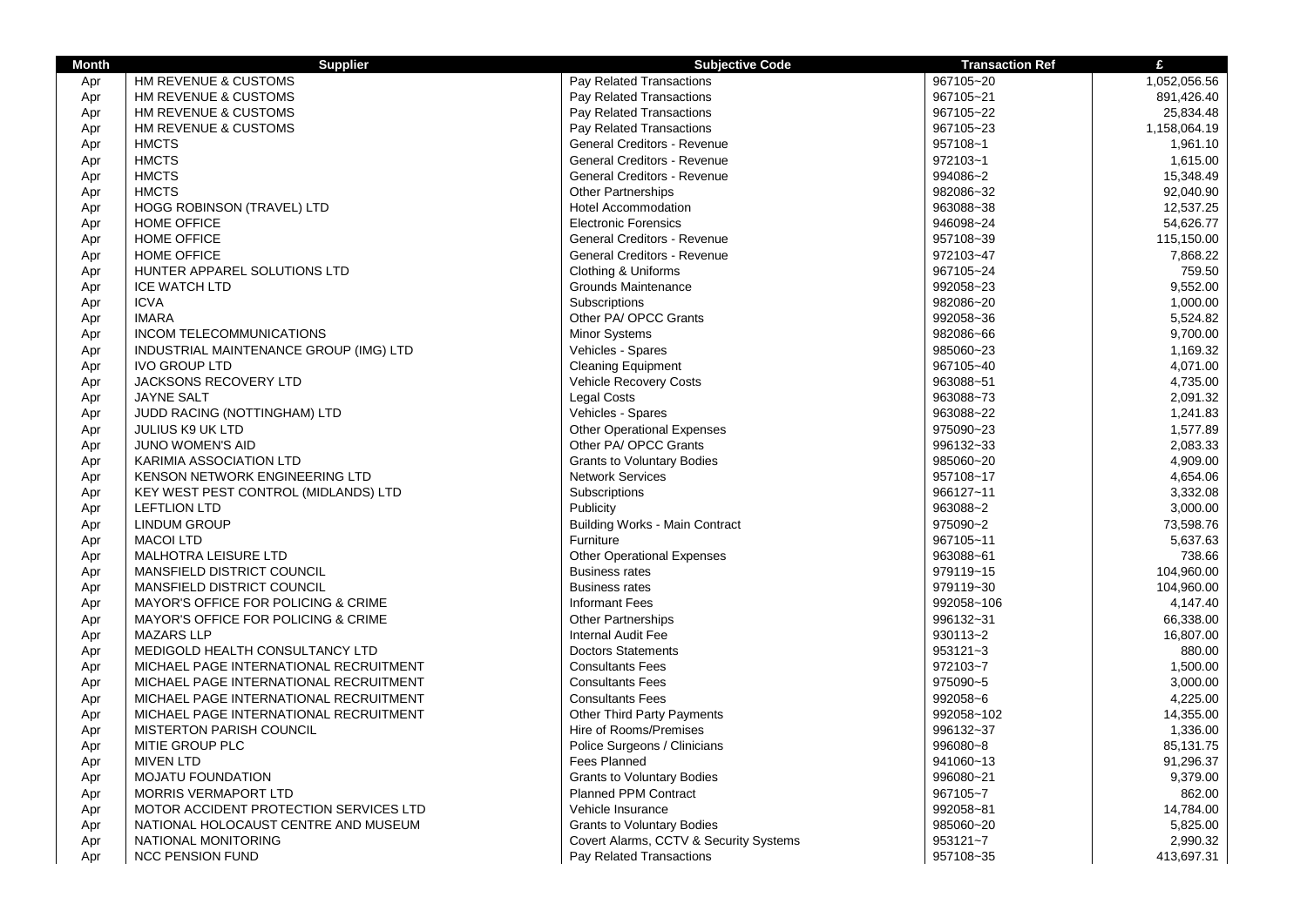| <b>Month</b> | <b>Supplier</b>                                       | <b>Subjective Code</b>                | <b>Transaction Ref</b> | £          |
|--------------|-------------------------------------------------------|---------------------------------------|------------------------|------------|
| Apr          | <b>NCC PENSION FUND</b>                               | Pay Related Transactions              | 957108~37              | 199,987.48 |
| Apr          | NEOLOGY UK LTD                                        | Hardware                              | 936160~76              | 34,286.00  |
| Apr          | NEOLOGY UK LTD                                        | Hardware                              | 972103~68              | 11,103.00  |
| Apr          | NEOLOGY UK LTD                                        | <b>Network Services</b>               | 992058~31              | 2,864.00   |
| Apr          | NEW ART EXCHANGE                                      | <b>Grants to Voluntary Bodies</b>     | 996080~21              | 4,600.00   |
| Apr          | NEWARK & SHERWOOD DISTRICT COUNCIL                    | <b>Business rates</b>                 | 979119~16              | 12,225.50  |
| Apr          | NEWARK & SHERWOOD DISTRICT COUNCIL                    | <b>Business rates</b>                 | 979119~17              | 47,360.00  |
| Apr          | NEWARK & SHERWOOD DISTRICT COUNCIL                    | <b>Business rates</b>                 | 996080~18              | 9,356.25   |
| Apr          | <b>NHS ENGLAND</b>                                    | <b>Other Partnerships</b>             | 996080~19              | 30,000.00  |
| Apr          | <b>NHS ENGLAND</b>                                    | Police Surgeons / Clinicians          | 994086~26              | 20,000.00  |
| Apr          | <b>NHS ENGLAND</b>                                    | Police Surgeons / Clinicians          | 996080~26              | 294,536.00 |
| Apr          | NO 1 COPPERPOT CREDIT UNION                           | Pay Related Transactions              | 992058~58              | 28,314.81  |
| Apr          | NORTHERN DIVER (INT) LTD                              | <b>Other Operational Expenses</b>     | 992058~80              | 1,050.00   |
| Apr          | NOTTINGHAM CITY COUNCIL                               | <b>Business rates</b>                 | 979119~18              | 2,794.40   |
| Apr          | NOTTINGHAM CITY COUNCIL                               | <b>Business rates</b>                 | 979119~19              | 13,722.50  |
| Apr          | NOTTINGHAM CITY COUNCIL                               | <b>Business rates</b>                 | 979119~20              | 14,720.50  |
| Apr          | NOTTINGHAM CITY COUNCIL                               | <b>Business rates</b>                 | 979119~21              | 77,824.00  |
| Apr          | NOTTINGHAM CITY COUNCIL                               | <b>Business rates</b>                 | 979119~22              | 8,483.00   |
| Apr          | NOTTINGHAM CITY COUNCIL                               | <b>Business rates</b>                 | 979119~23              | 60,928.00  |
| Apr          | NOTTINGHAM CITY COUNCIL                               | <b>Business rates</b>                 | 979119~24              | 49,408.00  |
| Apr          | NOTTINGHAM CITY COUNCIL                               | <b>Business rates</b>                 | 979119~25              | 69,120.00  |
| Apr          | NOTTINGHAM CITY COUNCIL                               | <b>Business rates</b>                 | 979119~26              | 117,248.00 |
| Apr          | NOTTINGHAM CITY COUNCIL                               | <b>Other Partnerships</b>             | 946098~49              | 33,389.00  |
| Apr          | NOTTINGHAM CITY COUNCIL                               | Publicity                             | 982086~1               | 3,800.00   |
| Apr          | NOTTINGHAM CITY COUNCIL                               | Rent                                  | 946098~25              | 980.00     |
| Apr          | NOTTINGHAM FOREST COMMUNITY TRUST                     | Other PA/ OPCC Grants                 | 950073~30              | 28,831.00  |
| Apr          | NOTTINGHAM TRENT UNIVERSITY                           | Specific Grants awarded               | 946098~17              | 10,000.00  |
| Apr          | NOTTINGHAM TRENT UNIVERSITY                           | Specific Grants awarded               | 994086~6               | 9,972.50   |
| Apr          | NOTTINGHAM WOMEN'S CENTRE                             | <b>Grants to Voluntary Bodies</b>     | 982086~58              | 4,273.00   |
| Apr          | NOTTINGHAMSHIRE AND CITY OF NOTTINGHAM FIRE AUTHORITY | <b>Building Works - Main Contract</b> | 946098~48              | 85,000.00  |
| Apr          | NOTTINGHAMSHIRE AND CITY OF NOTTINGHAM FIRE AUTHORITY | <b>Building Works - Main Contract</b> | 957108~54              | 10,290.14  |
| Apr          | NOTTINGHAMSHIRE AND CITY OF NOTTINGHAM FIRE AUTHORITY | <b>Diesel</b>                         | 985060~1               | 26,322.75  |
| Apr          | NOTTINGHAMSHIRE AND CITY OF NOTTINGHAM FIRE AUTHORITY | Rent                                  | 992135~1               | 14,709.86  |
| Apr          | NOTTINGHAMSHIRE AND CITY OF NOTTINGHAM FIRE AUTHORITY | Service Charge                        | 985060~25              | 20,000.00  |
| Apr          | NOTTINGHAMSHIRE COUNTY COUNCIL                        | Other PA/ OPCC Grants                 | 941060~22              | 225,105.75 |
| Apr          | NOTTINGHAMSHIRE COUNTY COUNCIL                        | Other PA/ OPCC Grants                 | 963088~76              | 102,892.09 |
| Apr          | NOTTINGHAMSHIRE COUNTY COUNCIL                        | <b>Other Partnerships</b>             | 963088~89              | 144,405.06 |
| Apr          | NOTTINGHAMSHIRE COUNTY COUNCIL                        | Pension Strain                        | 975090~19              | 21,623.34  |
| Apr          | NOTTINGHAMSHIRE COUNTY COUNCIL                        | <b>Pre-Employment Checks</b>          | 975090~55              | 1,650.00   |
| Apr          | NOTTINGHAMSHIRE SEXUAL VIOLENCE SUPPORT SERVICES      | Other PA/ OPCC Grants                 | 994086~8               | 40,077.00  |
| Apr          | NOTTS POLICE BENEVOLENT FUND                          | Pay Related Transactions              | 992058~55              | 814.75     |
| Apr          | NOTTS POLICE FEDERATION FUND                          | Pay Related Transactions              | 992058~53              | 39,049.94  |
| Apr          | NOTTS POLICE FEDERATION FUND                          | Pay Related Transactions              | 992058~54              | 47,716.90  |
| Apr          | NOTTS POLICE SPORTS & SOCIAL CLUB                     | Pay Related Transactions              | 992058~52              | 5,352.82   |
| Apr          | <b>NSEP CIC</b>                                       | Software Licences                     | 946098~38              | 72,058.00  |
| Apr          | ORBIS PROTECT LTD                                     | Vehicle Cleaning                      | 972103~51              | 3,420.00   |
| Apr          | ORBIS PROTECT LTD                                     | Vehicle Cleaning                      | 994068~5               | 4,135.00   |
| Apr          | PARK PLACE TECHNOLOGIES LTD                           | Hardware - maintenance                | 996132~10              | 24,999.96  |
| Apr          | PARLIAMENTARY NEWS SERVICES                           | Subscriptions                         | 972103~25              | 8,000.00   |
| Apr          | PELLACRAFT LTD                                        | Publicity                             | 950073~2               | 1,735.81   |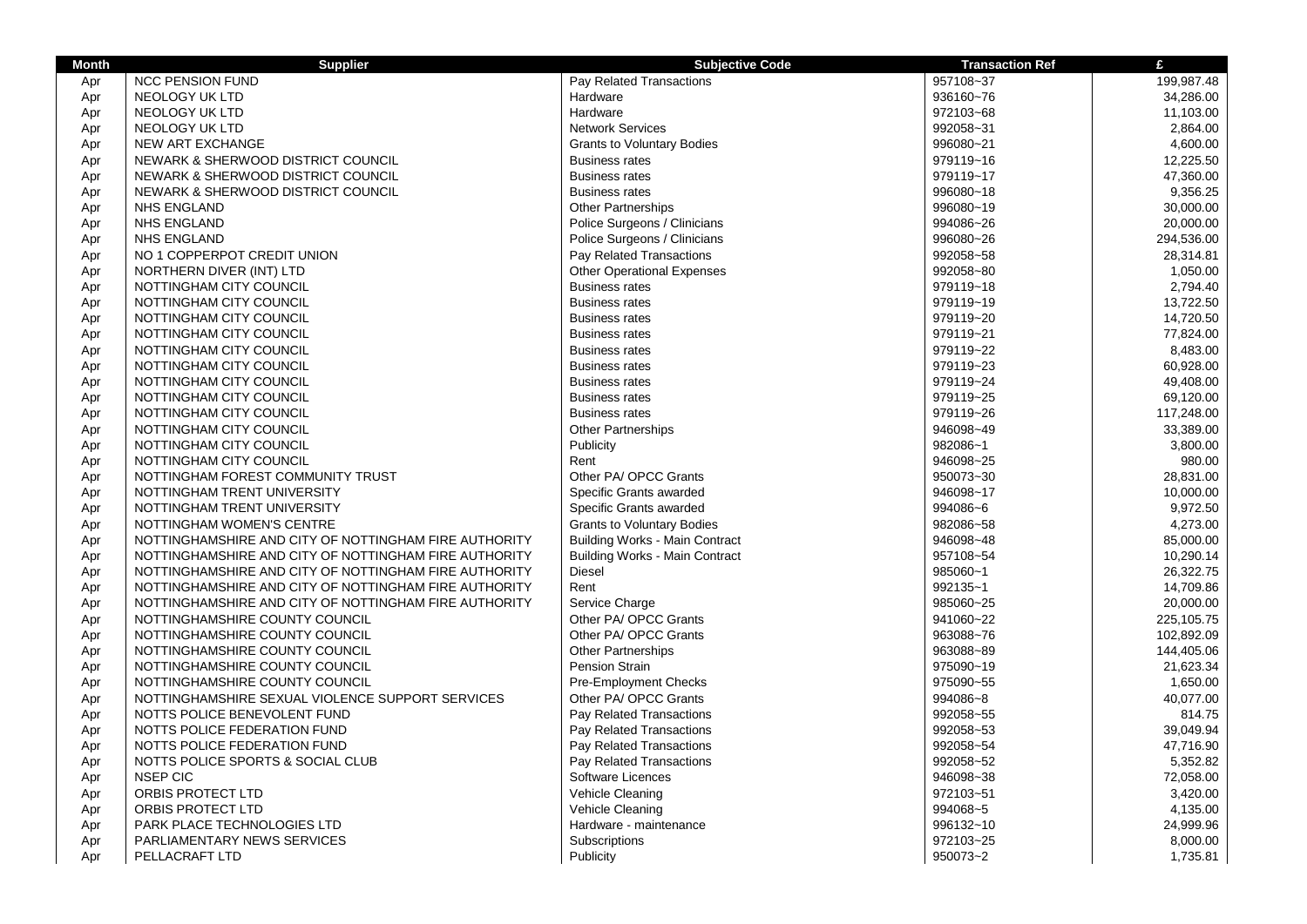| Month | <b>Supplier</b>                                    | <b>Subjective Code</b>                | <b>Transaction Ref</b> | £          |
|-------|----------------------------------------------------|---------------------------------------|------------------------|------------|
| Apr   | PERFECT CIRCLE JV LTD                              | <b>Building Works - Main Contract</b> | 963088~81              | 6,155.00   |
| Apr   | PERFECT CIRCLE JV LTD                              | Fees - Statutory                      | 963088~11              | 2,146.48   |
| Apr   | PERFECT CIRCLE JV LTD                              | Fees - Statutory                      | 963088~34              | 12,217.78  |
| Apr   | PERFECT CIRCLE JV LTD                              | Fees - Statutory                      | 963088~63              | 869.68     |
| Apr   | PERFECT CIRCLE JV LTD                              | <b>Planned Maintenance</b>            | 963088~72              | 580.05     |
| Apr   | PERSONNEL HYGIENE SERVICES LTD                     | <b>Clinical Waste</b>                 | 996132~24              | 2,495.96   |
| Apr   | POLICE AND CRIME COMMISSIONER FOR DERBYSHIRE       | Other Partnerships                    | 996080~20              | 3,732.25   |
| Apr   | POLICE AND CRIME COMMISSIONER FOR DERBYSHIRE       | Subscriptions                         | 985060~12              | 16,435.87  |
| Apr   | POLICE AND CRIME COMMISSIONER FOR LEICESTERSHIRE   | <b>External Training Courses</b>      | 963088~67              | 2,360.00   |
| Apr   | POLICE AND CRIME COMMISSIONER FOR LEICESTERSHIRE   | <b>Other Operational Expenses</b>     | 979119~32              | 1,500.00   |
| Apr   | POLICE AND CRIME COMMISSIONER FOR LEICESTERSHIRE   | Other Partnerships                    | 992058~95              | 935.50     |
| Apr   | POLICE AND CRIME COMMISSIONER FOR LINCOLNSHIRE     | Collaboration service                 | 994086~21              | 7,249.69   |
| Apr   | POLICE AND CRIME COMMISSIONER FOR LINCOLNSHIRE     | <b>Collaboration service</b>          | 994086~22              | 778.73     |
| Apr   | POLICE AND CRIME COMMISSIONER FOR LINCOLNSHIRE     | <b>Collaboration service</b>          | 994086~24              | 3,969.52   |
| Apr   | POLICE AND CRIME COMMISSIONER FOR LINCOLNSHIRE     | <b>External Training Courses</b>      | 936160~63              | 4,250.00   |
| Apr   | POLICE AND CRIME COMMISSIONER FOR LINCOLNSHIRE     | Mobile Information System             | 992058~98              | 165,946.68 |
| Apr   | POLICE AND CRIME COMMISSIONER FOR LINCOLNSHIRE     | <b>Other Partnerships</b>             | 972103~44              | 211,489.00 |
| Apr   | POLICE AND CRIME COMMISSIONER FOR LINCOLNSHIRE     | <b>Other Partnerships</b>             | 972103~67              | 14,016.24  |
| Apr   | POLICE AND CRIME COMMISSIONER FOR NORTHAMPTONSHIRE | <b>Other Operational Expenses</b>     | 994086~25              | 3,691.60   |
| Apr   | POLICE MUTUAL ASSURANCE SOCIETY                    | Pay Related Transactions              | 992058~56              | 64,938.93  |
| Apr   | POST OFFICE LTD                                    | Road Fund Licences                    | 994086~3               | 1,035.00   |
| Apr   | POW NOTTINGHAM                                     | <b>Grants to Voluntary Bodies</b>     | 985060~20              | 19,619.00  |
| Apr   | PREMIER PETS HOTEL                                 | Police Dogs - Feed/kennelling/vets    | 972103~5               | 553.50     |
| Apr   | PRIMARY CARE COMMISSIONING CIC                     | Conference & Seminar Fees             | 941060~27              | 2,235.00   |
| Apr   | PRIMARY CARE COMMISSIONING CIC                     | <b>Hotel Accommodation</b>            | 936160~21              | 1,192.00   |
| Apr   | PRIMARY CARE COMMISSIONING CIC                     | <b>Internal Training Courses</b>      | 941060~24              | 894.00     |
| Apr   | PRO TECT SAFETY SIGNS                              | Vehicles - Spares                     | 972103~12              | 630.00     |
| Apr   | PROACTIVE PROCUREMENT UK LTD                       | <b>Consultants Fees</b>               | 941060~4               | 4,200.00   |
| Apr   | PRUDENTIAL                                         | Pay Related Transactions              | 992058~63              | 5,899.40   |
| Apr   | PTSG ACCESS & SAFETY LTD                           | <b>Annual Servicing</b>               | 941060~12              | 795.00     |
| Apr   | QA LTD                                             | <b>External Training Courses</b>      | 992058~88              | 3,774.00   |
| Apr   | RAW2K LTD                                          | <b>Vehicle Recovery Costs</b>         | 957108~30              | 3,890.00   |
| Apr   | REDTHREAD YOUTH LTD                                | Other PA/ OPCC Grants                 | 936160~80              | 20,654.00  |
| Apr   | RELIANCE HIGH TECH LTD                             | <b>Annual Servicing</b>               | 994086~7               | 4,239.28   |
| Apr   | RELIANCE HIGH TECH LTD                             | Reactive Maintenance                  | 957108~4               | 2,424.25   |
| Apr   | RICHFORD MOTOR SERVICES LTD                        | <b>Vehicle Recovery Costs</b>         | 967105~13              | 10,613.00  |
| Apr   | <b>RICOH UK LTD</b>                                | Photocopier Machines - Running Costs  | 941060~14              | 9,800.47   |
| Apr   | <b>RICOH UK LTD</b>                                | Photocopier Machines - Running Costs  | 996080~7               | 14,192.69  |
| Apr   | ROAD SAFETY SUPPORT LTD                            | <b>Subscriptions</b>                  | 982086~36              | 20,800.00  |
| Apr   | ROYAL MAIL GROUP PLC                               | Postage Costs                         | 950073~8               | 2,732.84   |
| Apr   | ROYAL MAIL GROUP PLC                               | Postage Costs                         | 972103~22              | 2,664.25   |
| Apr   | ROYAL MAIL GROUP PLC                               | Postage Costs                         | 979119~9               | 5,850.54   |
| Apr   | RUSHCLIFFE BOROUGH COUNCIL                         | <b>Business rates</b>                 | 979119~27              | 91,136.00  |
| Apr   | RUSHCLIFFE BOROUGH COUNCIL                         | <b>Business rates</b>                 | 979119~35              | 4,454.40   |
| Apr   | RUSHCLIFFE BOROUGH COUNCIL                         | <b>Business rates</b>                 | 994086~13              | 6,736.50   |
| Apr   | <b>SAAB AB</b>                                     | Hardware                              | 996132~9               | 80,528.77  |
| Apr   | SAFARILAND UK LTD                                  | Clothing & Uniforms                   | 985060~16              | 1,266.00   |
| Apr   | SAPPHIRE TECHNOLOGIES LTD                          | Other IT Costs                        | 936160~29              | 17,000.00  |
| Apr   | <b>SECOND ELEMENT LTD</b>                          | <b>Annual Servicing</b>               | 963088~40              | 1,320.00   |
| Apr   | <b>SECOND ELEMENT LTD</b>                          | <b>Annual Servicing</b>               | 992058~33              | 1,304.00   |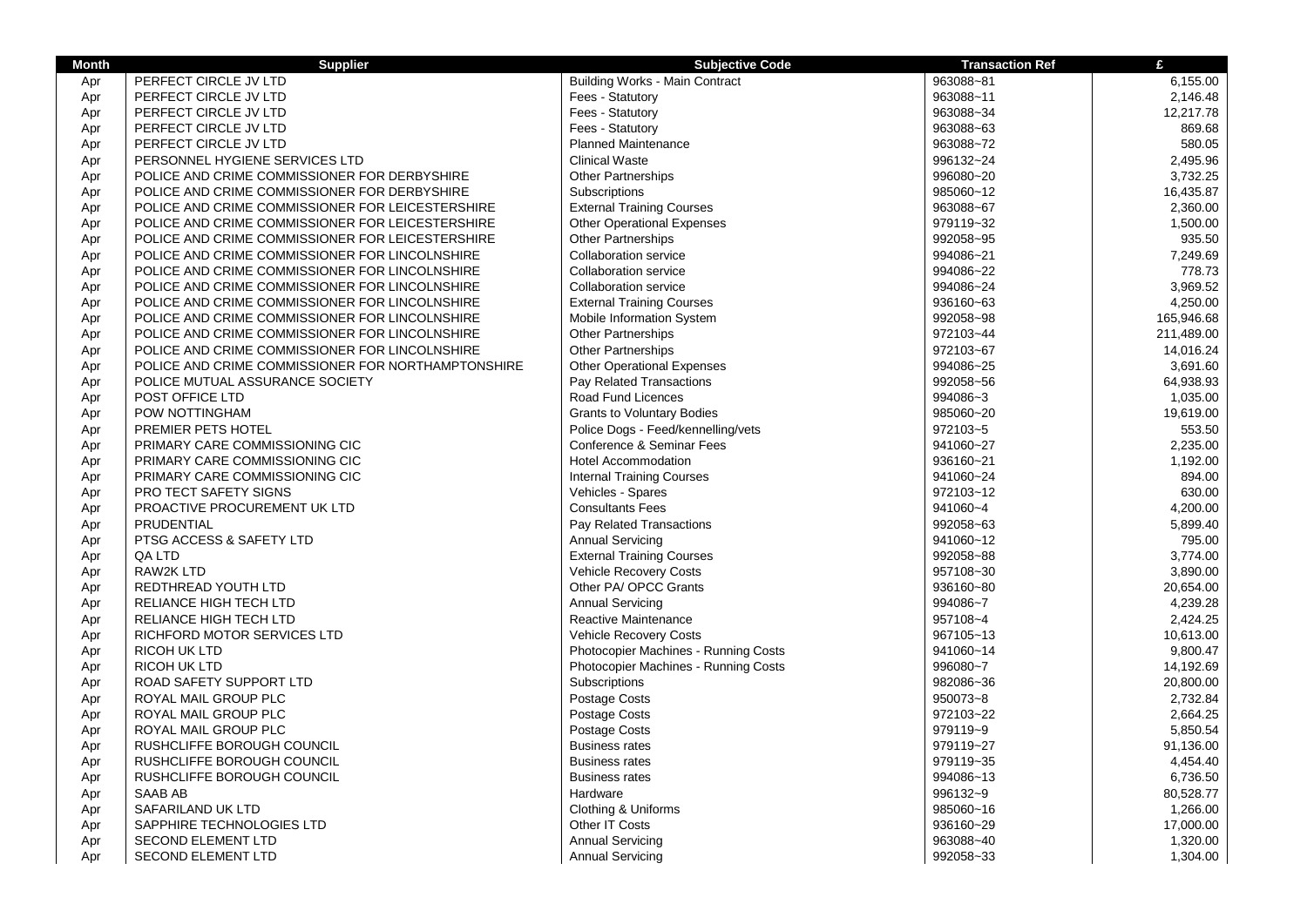| <b>Month</b> | <b>Supplier</b>                                                                     | <b>Subjective Code</b>                     | <b>Transaction Ref</b> | £          |
|--------------|-------------------------------------------------------------------------------------|--------------------------------------------|------------------------|------------|
| Apr          | SECURITY DYNAMICS (EUROPE) LTD                                                      | Maintenance / Consumables Specialist Ope   | 996080~11              | 2,069.28   |
| Apr          | SECURITY PLUS LTD                                                                   | <b>Fees Planned</b>                        | 957108~53              | 500.00     |
| Apr          | <b>SECURITY PLUS LTD</b>                                                            | <b>Other Operational Expenses</b>          | 957108~11              | 824.00     |
| Apr          | <b>SEPURA LTD</b>                                                                   | Radio / Airwave - Equipment                | 946098~11              | 975.00     |
| Apr          | <b>SEPURA LTD</b>                                                                   | Radio / Airwave - Equipment                | 957108~15              | 1,260.00   |
| Apr          | <b>SERENDIPITYS NURSERY</b>                                                         | Pay Related Transactions                   | 957108~31              | 571.17     |
| Apr          | <b>SG WORLD LTD</b>                                                                 | <b>Stationery &amp; Office Consumables</b> | 957108~5               | 3,052.50   |
| Apr          | <b>SG WORLD LTD</b>                                                                 | Stationery & Office Consumables            | 975090~7               | 1,049.50   |
| Apr          | <b>SGC SOLICITORS</b>                                                               | General Creditors - Revenue                | 972103~2               | 1,206.80   |
| Apr          | SHE UK                                                                              | Other PA/ OPCC Grants                      | 967105~35              | 28,224.00  |
| Apr          | SHEFFIELD HALLAM UNIVERSITY                                                         | <b>External Training Courses</b>           | 992058~91              | 560.00     |
| Apr          | <b>SHRED STATION LTD</b>                                                            | <b>Confidential Waste</b>                  | 959139~19              | 535.00     |
| Apr          | SLATER ELECTRICAL SERVICES LTD                                                      | <b>Building Works - Main Contract</b>      | 936160~77              | 839.19     |
| Apr          | SMARTDESK SYSTEMS LTD T/A TGS SERVICES (UK) LTD                                     | <b>Systems Development</b>                 | 975090~11              | 753.76     |
| Apr          | SOCOTEC UK LTD                                                                      | <b>Other Operational Expenses</b>          | 946098~41              | 9.926.87   |
| Apr          | SOFTWARE BOX LTD                                                                    | Hardware - purchase                        | 967105~34              | 4,232.70   |
| Apr          | SOFTWARE ONE UK LTD                                                                 | Software Licences                          | 941060~28              | 102,876.42 |
| Apr          | SOLO SERVICE GROUP LTD                                                              | <b>Cleaning Equipment</b>                  | 963088~91              | 3,695.00   |
| Apr          | SOLO SERVICE GROUP LTD                                                              | <b>Contract Cleaning</b>                   | 991060~1               | 45,788.41  |
| Apr          | SP SERVICES UK LTD                                                                  | Maintenance / Consumables Specialist Ope   | 972103~40              | 1,022.17   |
| Apr          | SPECIALIST COMPUTER CENTRES PLC                                                     | <b>Consultants Fees</b>                    | 957108~45              | 1,373.25   |
| Apr          | SPECIALIST COMPUTER CENTRES PLC                                                     | <b>Consultants Fees</b>                    | 985060~19              | 4,906.75   |
| Apr          | SPECIALIST COMPUTER CENTRES PLC                                                     | Hardware                                   | 963088~80              | 13,930.00  |
| Apr          | SPECIALIST COMPUTER CENTRES PLC                                                     | Hardware - purchase                        | 957108~57              | 1,481.38   |
| Apr          | SPECIALIST COMPUTER CENTRES PLC                                                     | Hardware - purchase                        | 963088~25              | 80,619.98  |
| Apr          | SPECIALIST COMPUTER CENTRES PLC                                                     | Hardware - purchase                        | 985060~4               | 1,270.72   |
| Apr          | SPECIALIST COMPUTER CENTRES PLC                                                     | Hardware - purchase                        | 992058~13              | 1,807.59   |
| Apr          | SSL247 LTD                                                                          | Software Licences                          | 972103~20              | 599.00     |
| Apr          | STARTRAQ (UK) LTD                                                                   | <b>Licence Fees</b>                        | 996132~17              | 6,172.00   |
| Apr          | STARTRAQ (UK) LTD                                                                   | Software Licences                          | 963088~42              | 2,795.63   |
| Apr          | STARTRAQ (UK) LTD                                                                   | Software Licences                          | 972103~29              | 2,496.48   |
| Apr          | STARTRAQ (UK) LTD                                                                   | Subscriptions                              | 992058~44              | 134,795.59 |
| Apr          | <b>SUNTOP BOARDING KENNELS</b>                                                      | Stray Animals (maintenance costs)          | 957108~21              | 7.820.00   |
| Apr          | <b>TAILORED IMAGE LTD</b>                                                           | Clothing & Uniforms                        | 982086~45              | 4,343.30   |
| Apr          | TAILORED IMAGE LTD                                                                  | Clothing & Uniforms                        | 996132~27              | 2,159.75   |
| Apr          | TELEPHONE TECHNOLOGY LTD                                                            | Mobile Phone Call Charges & Contract Cos   | 963088~27              | 1,586.40   |
| Apr          | THE APPROPRIATE ADULT SERVICE LTD                                                   | <b>Witness Expenses</b>                    | 946098~42              | 12,619.99  |
| Apr          | THE APPROPRIATE ADULT SERVICE LTD                                                   | Witness Expenses                           | 963088~74              | 12,070.09  |
| Apr          | THE APPROPRIATE ADULT SERVICE LTD<br>THE CHARTERED INSTITIUTE OF PUBLIC FINANCE AND | <b>Witness Expenses</b>                    | 972103~66              | 10,924.17  |
| Apr          | <b>ACCOUNTANCY</b>                                                                  | Subscriptions                              | 936160~28              | 3,700.00   |
|              | THE CHARTERED INSTITIUTE OF PUBLIC FINANCE AND                                      |                                            |                        |            |
| Apr          | <b>ACCOUNTANCY</b>                                                                  | Subscriptions                              | 936160~50              | 15,000.00  |
| Apr          | THE INSPIRE AND ACHIEVE FOUNDATION                                                  | Specific Grants awarded                    | 950073~27              | 7,617.70   |
| Apr          | THE POLICE ICT COMPANY                                                              | Other IT Costs                             | 982086~21              | 60,000.00  |
| Apr          | THE TEACHER TRAINER LTD                                                             | <b>External Training Courses</b>           | 996080~23              | 2,300.00   |
| Apr          | THEBIGWORD GROUP                                                                    | Interpreters Fees & Translators Fees       | 963088~60              | 1.974.79   |
| Apr          | THOMAS JACKS LTD                                                                    | <b>Other Operational Expenses</b>          | 946098~19              | 1,072.40   |
| Apr          | TOYOTA GB PLC                                                                       | Vehicles - Road                            | 985060~21              | 86,671.06  |
| Apr          | TRAINING BYTE SIZE LTD                                                              | <b>External Training Courses</b>           | 992058~88              | 500.00     |